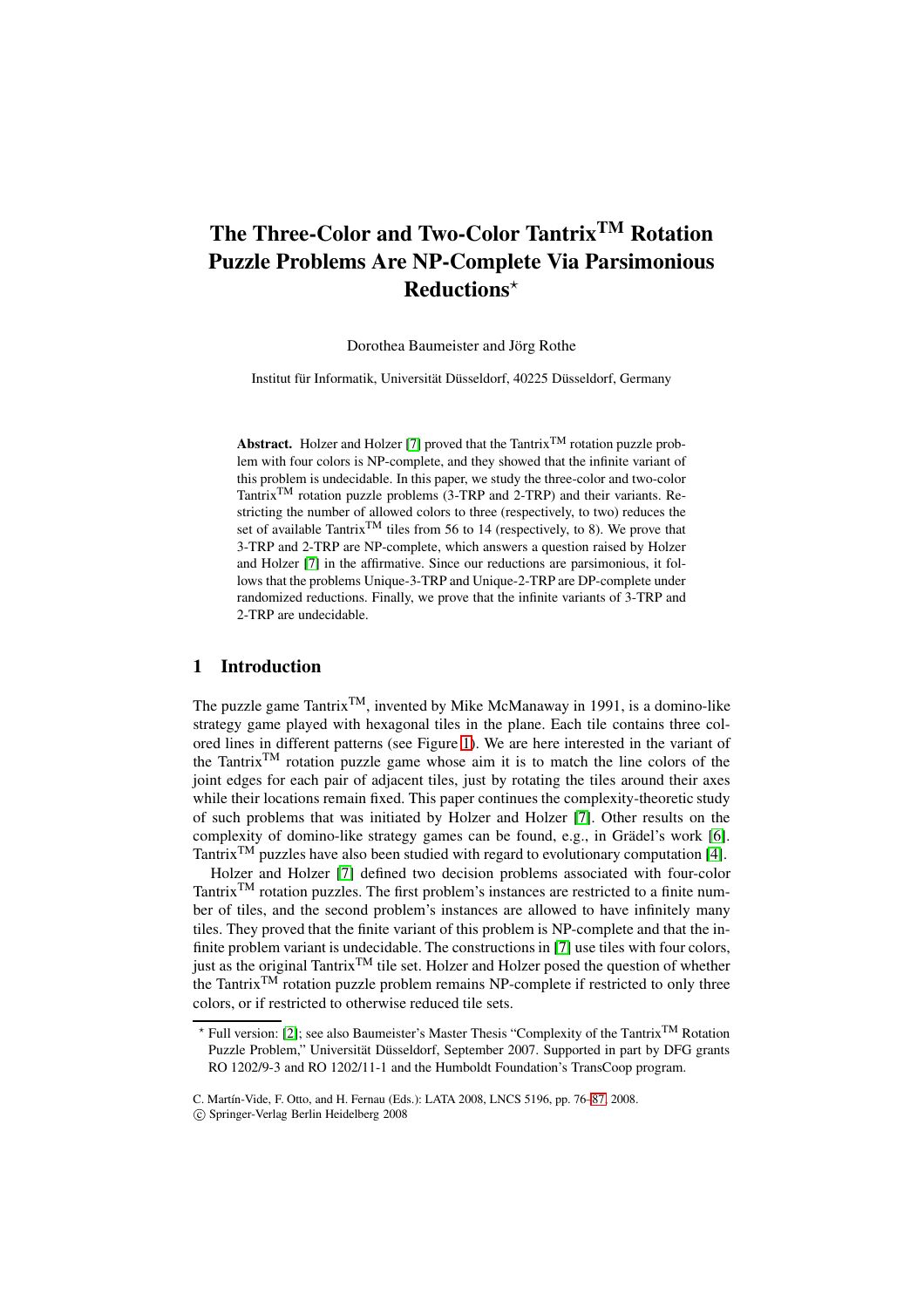| $\vert k \vert$ | $k$ -TRP is                                 | Parsimonious? | Unique- $k$ -TRP is                                                                                 | Inf- $k$ -TRP is    |
|-----------------|---------------------------------------------|---------------|-----------------------------------------------------------------------------------------------------|---------------------|
|                 | $1 \sin P$ (trivial)                        |               | $\ln P$ (trivial)                                                                                   | decidable (trivial) |
|                 | $2$ NP-compl., Cor. 3 yes, Thm. 2           |               | $\ DP - \leq_{ran}^p$ -compl., Cor. 4 undecidable, Thm. 3                                           |                     |
|                 | $\boxed{3}$ NP-compl., Cor. 1 yes, Thm. 1   |               | $\left\Vert \text{DP-}\leq_{ran}^p\text{-compl.}, \text{Cor. 4}\right\Vert$ undecidable, Thm. 3     |                     |
|                 | $\boxed{4}$ NP-compl., see [7] yes, see [1] |               | $\left\vert \text{DP-}\leq_{ran}^p\text{-compl.}, \text{see } [1] \right\vert$ undecidable, see [7] |                     |

**Table 1.** Overview of complexity and decidability results for *k*-TRP and its variants

<span id="page-1-0"></span>In this paper, we a[nsw](#page-9-0)er this q[ue](#page-9-1)stion in the affirmative [fo](#page-10-1)r the three-color [an](#page-10-2)d the two-color version of t[his](#page-9-2) problem[.](#page-4-0) [F](#page-4-0)or  $1 \leq k \leq 4$ , Table 1 [su](#page-10-1)mmarizes the res[ul](#page-10-2)ts for  $k$ -TRP, the  $k$ -color Ta[nt](#page-11-0)rix<sup>TM</sup> rot[at](#page-10-3)ion puzzle problem, and [it](#page-10-3)s variants. (All [pro](#page-11-0)blems are formally defined in Section 2.)

Since the four-color Tantrix<sup>TM</sup> tile set contains the three-color Tantrix<sup>TM</sup> tile set. our new complexity results for 3-TRP imply the previo[us](#page-1-0) results for 4-TRP (both its NP-completeness [7] and that satisfiability *parsimoniously* reduces to 4-TRP [1]). In contrast, the three-color Tantri[x](#page-1-1)<sup>TM</sup> tile set does not contain the two-color Tantrix<sup>TM</sup> tile set (see Figure 2 in Section 2). Thus, 3-TRP does not straightforwardly inherit its hardness results from those of 2-TRP, which is why both reductions, the one to 3-TRP and the one to 2-T[RP](#page-11-0), have to be presented. Note that they each substantially [diff](#page-10-3)er both regarding the subpuzzles constructed and regarding the arguments showing that the constructions a[re](#page-2-1) correct—f[rom](#page-1-1) the previously known reductions [7,1], and we will explicitly illustrate the differences between our new and the original subpuzzles.

Since we provide *parsimonious* reductions from the satisfiability problem to 3-TRP and to 2-TRP, our reductions preserve the uniqueness of the solution. Thus, the unique variants of both 3-TRP and 2-TRP are DP-complete under polyno[mia](#page-11-0)[l-t](#page-10-3)ime randomized reductions, where DP is the class of differences of NP sets. We also prove that the infinite variants of 3-TRP and 2-TRP are undecidable, via a circuit construction similar to the one Holzer and Holzer [7] used to show that the infinite 4-TRP problem is undecidable.

## **2 Definitions and Notatio[n](#page-11-0)**

<span id="page-1-1"></span>**Complexity-Theoretic Notions and Notation:** We assume that the reader is familiar with the standard notions of complexity theory, such as the complexity classes P (deterministic polynomial time) and NP (nondeterministic polynomial time). DP denotes the class of differences of any two NP sets [9].

Let  $\Sigma^*$  denote the set of strings over the alphabet  $\Sigma = \{0,1\}$ . Given any language  $L \subseteq$ <sup>Σ</sup>∗, *L* denotes the number of elements in *L*. We consider both decision problems and function problems. The former are formalized as languages whose elements are those strings in  $\Sigma^*$  that encode the yes-instan[ces](#page-11-3) of the problem at hand. Regarding the latter, we focus on the counting problems related to sets in NP. The counting version #*A* of an NP set *A* maps each instance *x* of *A* to the number of solutions of *x*. That is, counting problems are functions from  $\Sigma^*$  to N. As an example, the counting version #SAT of SAT, the NP-complete satisfiability problem, asks how many satisfying assignments a given boolean formula has. Solutions of NP sets can be viewed as accepting paths of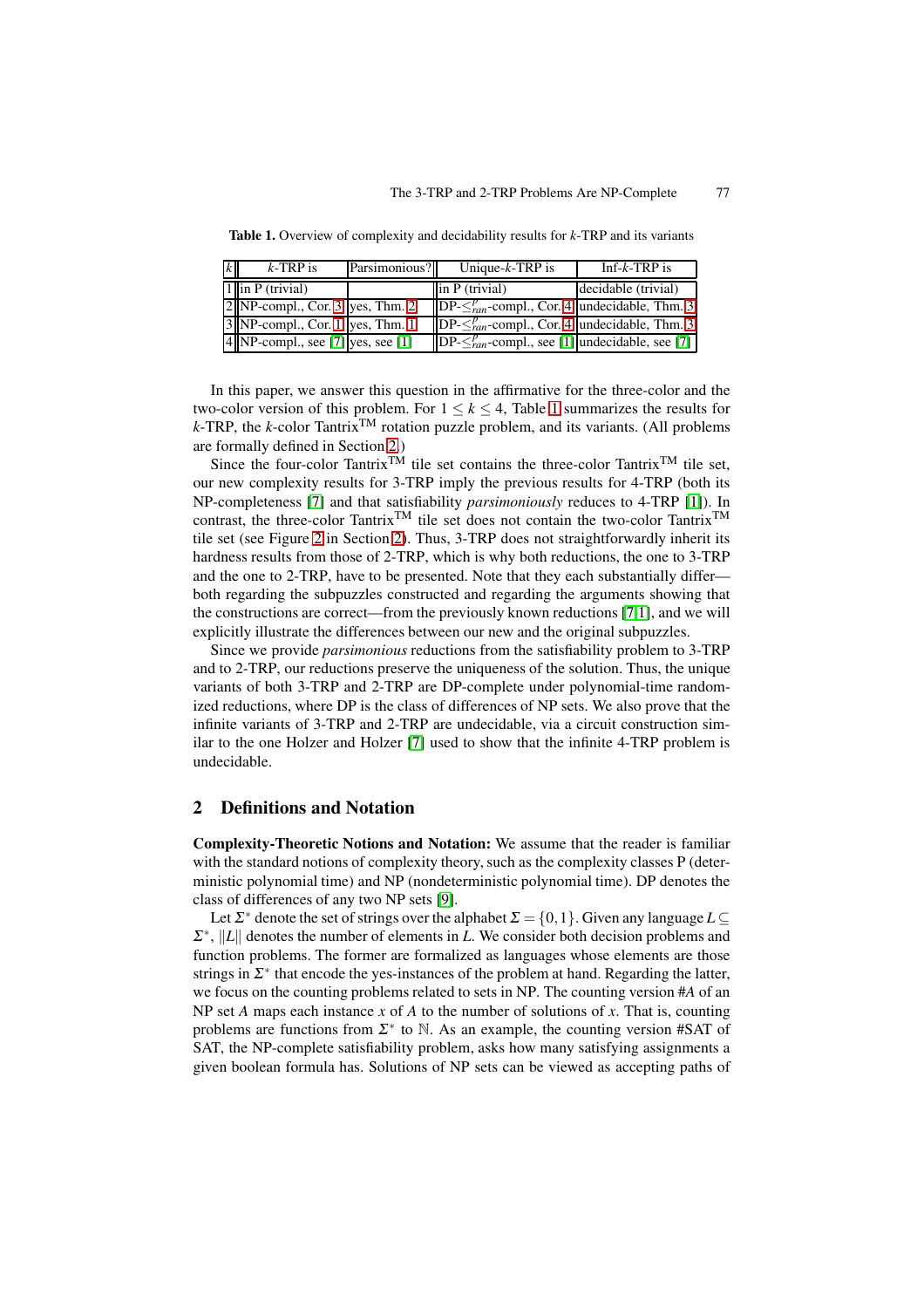

Fig. 1. Tantrix<sup>TM</sup> tile types and the encoding of Tantrix<sup>TM</sup> line colors

NP machines. Valiant [10] defined the function class #P to contain the functions that give the number of accepting paths of some NP machine. In particular, #SAT is in #P.

<span id="page-2-0"></span>The complexity of two decision problems, *A* and *B*, will here be compared via the *polynomial-time many-one reducibility:*  $A \leq_m^p B$  if there is a polynomial-time computable function *f* suc[h th](#page-11-4)at for each  $x \in \Sigma^*$ ,  $x \in A$  if and only if  $f(x) \in B$ . A set *B* is said to be NP-complete if *B* is in NP and every NP set  $\leq^p_m$ -reduces to *B*.

Many-one reductions do not always preserve the number of solutions. A reduction that does preserve the number of solutions is said to be *parsimonious*. Formally, if *A* and *B* are any two sets in NP, we say *A parsimoniously reduces to B* if there exists a polynomial-time computable function *f* such that for each  $x \in \Sigma^*$ ,  $\#A(x) = \#B(f(x))$ .

Valiant and Vazirani [11] introduced the following type of *randomized polynomialtime many-one reducibility:*  $A \leq_{ran}^p B$  if there exists a polynomial-time randomized algorithm *F* and a polynomial *p* such that for each  $x \in \Sigma^*$ , if  $x \in A$  then  $F(x) \in B$  with probability at least  $1/p(|x|)$ , and if  $x \notin A$  then  $F(x) \notin B$  with certainty. In particular, they proved that the uni[que](#page-11-5) version of the satisfiability problem, Unique-SAT, is DPcomplete under randomized reductions.

**Tile Sets, Color Sequences, and Orientations:** The Tantrix<sup>TM</sup> rotation puzzle consists of four different kinds of hexagonal tiles, named *Sint*, *Brid*, *Chin*, and *Rond*. Each tile has three lines colored differently, where the three colors of a tile are chosen among four possible colors, see Figures 1(a)–(d). The original TantrixTM colors are *red*, *yellow*, *blue*, and *green*, which we encode here as shown in Figures 1(e)–(h). The combination of four kinds of tiles having three out of four colors each gives a total of 56 different tiles.

Let *C* be the set that contains the four colors *red*, *yellow*, *blue*, and *green*. For each  $i \in \{1,2,3,4\}$ , let  $C_i \subseteq C$  be some fixed subset of size *i*, and let  $T_i$  denote the set of Tantrix<sup>TM</sup> tiles available when the line color[s fo](#page-2-0)r each tile are restricted to  $C_i$ . For example,  $T_4$  is the original Tantrix<sup>TM</sup> tile set containing 56 tiles, and if  $C_3$  contains, say, the three colors *red*, *yellow*, and *blue*, then tile set  $T_3$  contains the 14 tiles shown in Figure 2(b).



<span id="page-2-2"></span><span id="page-2-1"></span>**Fig. 2.** Tantrix<sup>TM</sup> tile sets  $T_2$  (for *red* and *blue*) and  $T_3$  (for *red*, *yellow*, and *blue*)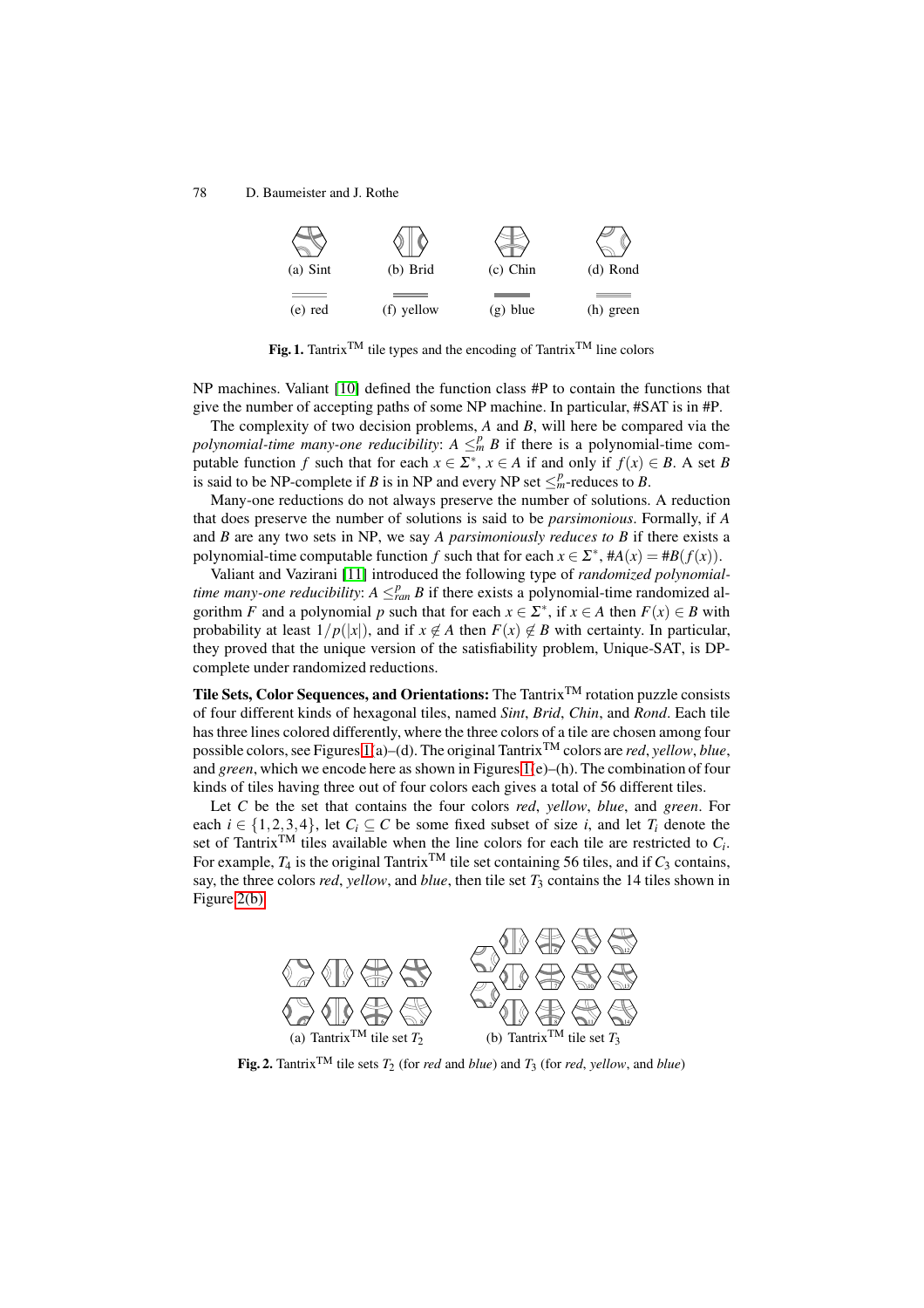For *T*<sup>3</sup> and *T*4, we require the three lines on each tile to have distinct colors, as in the original Tantrix<sup>TM</sup> tile set. For  $T_1$  and  $T_2$ , however, this is not possible, so we allow the same color being used for more than one of the three lines of any tile. Note that we care only about the sequence of colors on a tile, where we always use the clockwise direction to represent color sequences. However, since different types of tiles can yield the same color sequence, we will use just one such tile to represent the corresponding color sequence. For example, if  $C_2$  contains, say, the two colors *red* and *blue*, then the color sequence *red-red-blue-blue-blue-blue* (which we abbreviate as rrbbbb) can be represented by a *Sint*, a *Brid*, or a *Rond* each having one short *red* arc and two *blue* additional lines, and we add only one such tile (say, the *Rond*) to the tile set *T*2. That is, though there is some freedom in choosing a particular set of tiles, to be specific we fix the tile set  $T_2$  shown in Figure 2(a). Thus, we have  $||T_1|| = 1$ ,  $||T_2|| = 8$ ,  $||T_3|| = 14$ , and  $||T_4|| = 56$ , regardless of which colors are chosen to be in  $C_i$ ,  $1 \le i \le 4$ .

The six possible orientations for each tile in  $T_2$  and in  $T_3$ , respectively, can be described by permuting the color sequences cyclically, and we omit the repetitions of color sequences (see the full [versio](#page-2-2)n [2] for more details). For example, tile  $t_7$  from  $T_2$ has the same color sequence (namely, bbbbbb) in each of its six orientations. In Section 3, we will consider the counting versions of Tantrix<sup>TM</sup> rotation puzzle problems and will construct parsimonious reductions. When counting the solutions of Tantrix<sup>TM</sup> rotation puzzles, we will focus on c[olo](#page-10-0)r sequences only. That is, whenever some tile (such as  $t_7$  from  $T_2$ ) has distinct orientations with identical color sequences, we will cou[nt](#page-4-1) this as just one solution (and disregard such repetitions). In this sense, our reduction in the proof of Theorem 2 (which is presented in the full version [2]) will be parsimonious.

**Definition of the Problems:** We now recall some useful notation that Holzer and Holzer [7] introduced in order to formalize problems related to the Tantrix<sup>TM</sup> rotation puzzle. T[h](#page-9-1)e instances of such [p](#page-9-1)roblems are Tantrix<sup>TM</sup> tiles firmly arra[ng](#page-10-0)ed in the plane. To represent their positions, we use a two-dimensional hexagonal coordinate system, see [7] and also [2]. Let  $T \in \{T_1, T_2, T_3, T_4\}$  be some tile set as defined above. Let  $\mathscr{A}: \mathbb{Z}^2 \to T$  be a function mapping points in  $\mathbb{Z}^2$  to tiles in *T*, i.e.,  $\mathscr{A}(x)$  is the type of the tile located at position *x*. Note that  $\mathscr A$  is a partial function; throughout this paper (except in Theorem 3 and its proof), we restrict our problem instances to finitely many given tile[s,](#page-11-0) and the re[gi](#page-10-0)ons of  $\mathbb{Z}^2$  they cover may have holes (which is a difference to the original Tantrix<sup>TM</sup> game).

Define *shape*( $\mathscr A$ ) to be the set of points  $x \in \mathbb{Z}^2$  for which  $\mathscr A(x)$  is defined. For any two distinct points  $x = (a, b)$  $x = (a, b)$  and  $y = (c, d)$  in  $\mathbb{Z}^2$ , x and y are neighbors if and only if (*a* = *c* and  $|b - d|$  = 1) or ( $|a - c|$  = 1 and  $b = d$ ) or (*a* − *c* = 1 and  $b - d$  = 1) or  $(a-c=-1$  and  $b-d=-1)$ . For any two points *x* and *y* in *shape*( $\mathscr{A}$ ),  $\mathscr{A}(x)$  and  $\mathscr{A}(y)$ are said to be neighbors exactly if *x* and *y* are neighbors. For *k* chosen from  $\{1,2,3,4\}$ , define the following problem:

**Name:** *k*-Color TantrixTM Rotation Puzzle (*k*-TRP, for short).

**Instance:** A finite shape function  $\mathscr{A} : \mathbb{Z}^2 \to T_k$ , encoded as a string in  $\Sigma^*$ .

**Question:** Is there a solution to the rotation puzzle defined by  $\mathscr{A}$ , i.e., does there exist a rotation of the given tiles in  $shape(\mathscr{A})$  such that the colors of the lines of any two adjacent tiles match at their joint edge?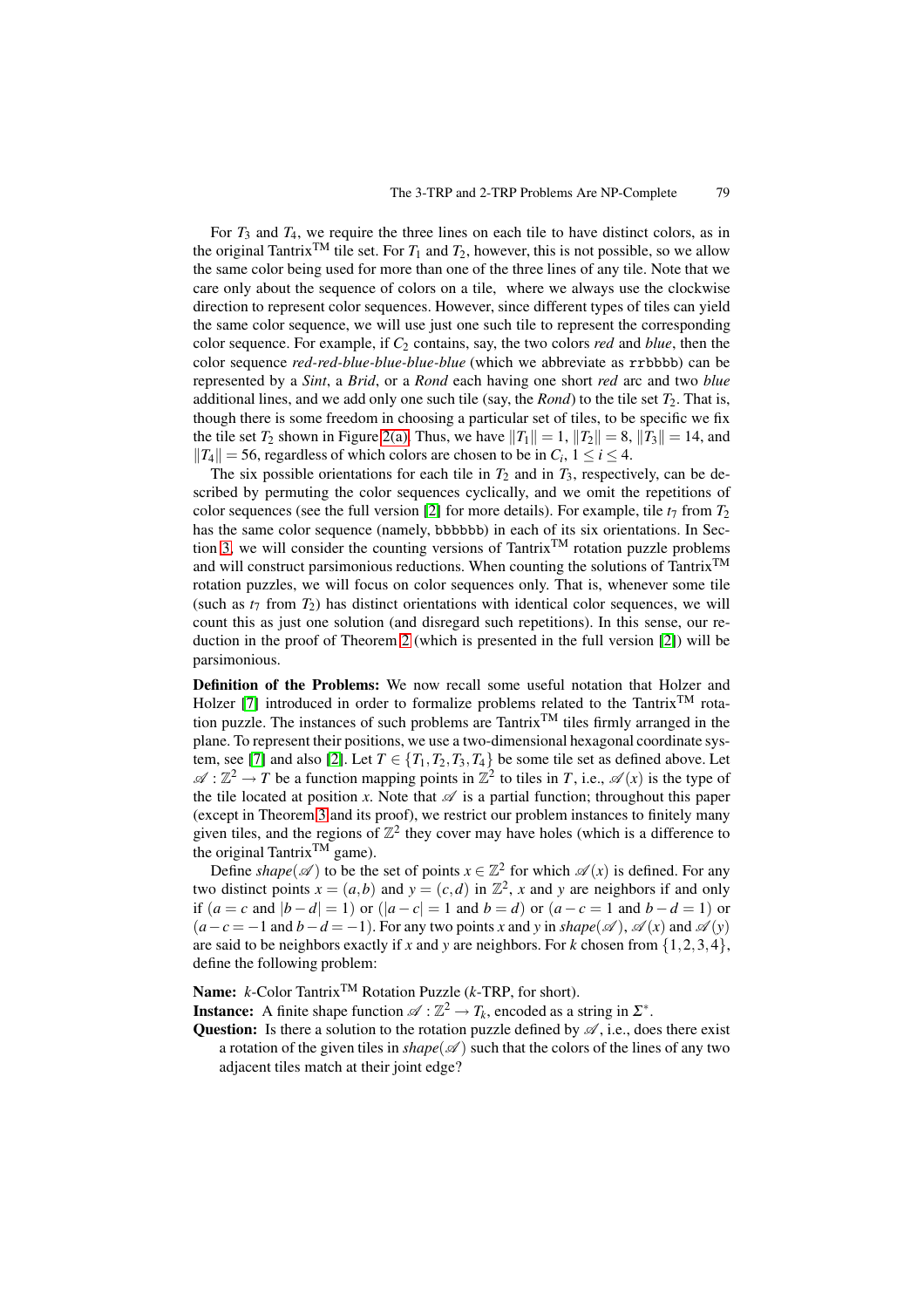#### 80 D. Baumeister and J. Rothe

Clearly, 1-TRP can be solved trivially, so 1-TRP is in P. On the other hand, Holzer and Holzer [7] showed that 4-TRP is NP-complete and that the infinite variant of 4-TRP is undecidable. Baumeister and Rothe [1] investigated the counting and the unique variant of 4-TRP and, in particular, provided a parsimonious reduction from SAT to 4-TRP. In this paper, we study the three-color and two-color versions of this problem, 3-TRP and 2-TRP, [an](#page-11-0)d their counting, unique, and infinite variants.

**Definition 1.** *A* solution to a *k*-TRP [in](#page-10-3)stance *A specifies an orientation of each tile in shape*(*A* ) *such that the colors of the lines of any two adjacent tiles match at their joint edge. Let*  $SOL_{k-TRP}(\mathscr{A})$  *denote the set of solutions of*  $\mathscr{A}$ *. Define the* counting version *of k-*TRP *to be the function* #*k-*TRP *mapping from* <sup>Σ</sup><sup>∗</sup> *to* N *such that* #*k*-TRP( $\mathscr{A}$ ) =  $||\text{SOL}_{k-TRP}(\mathscr{A})||$ . Define the unique version of k-TRP as Unique-k-TRP =  $\{\mathscr{A} | \#k\text{-TRP}(\mathscr{A}) = 1\}.$ 

The above problems are defined for the case of finite problem instances. The infinite Tantrix<sup>TM</sup> rotation puzzle problem with  $k$  colors (Inf- $k$ -TRP, for short) is defined exactly as *k*-TRP, the only difference being that the shape function  $\mathscr A$  is not required to be finite and is represented by the encoding of a Turing machine computing  $\mathscr{A} : \mathbb{Z}^2 \to T_k$ .

#### **3 Results**

#### **3.1 Parsimonious Reduction from SAT to 3-TRP**

<span id="page-4-1"></span>Theorem 1 below is the main result of this section. Notwithstanding that our proof follows the general approach of Holzer and Holzer [7], our specific construction and our proof of correctness will differ substantially from theirs. We will give a parsimonious reduction from SAT to 3-TRP. Let Circuit∧,¬-SAT denote the problem of deciding, give[n a](#page-4-0) boolean circuit *c* with AND and NOT gates only, whether or not there is a satisfying truth assignment to the input variabl[es](#page-11-0) of *c*. The NP-completeness of Circuit<sub>∧, $\neg$ </sub>-SAT was shown by Cook [3], and it is easy to see that SAT parsimoniously reduces to Circuit<sub>∧, $\neg$ </sub>-SAT (see, e.g., [1]).

#### **Theorem 1.** SAT *parsimoniously reduces to* 3*-*TRP*.*

<span id="page-4-0"></span>It is enough to show that Circuit[∧](#page-10-4),¬-SAT parsimoniously reduces to 3-TRP. The resulting 3-TRP instance simulates a [b](#page-10-3)oolean circuit with AND and NOT gates such that the number of solutions of the rotation puzzle equals the number of satisfying truth assignments to the variables of the circuit.

*General remarks on our proof approach:* The rotation puzzle to be constructed from a given circuit consists of different subpuzzles each using only three colors. The color *green* was employed by Holzer and Holzer [7] only to exclude certain rotations, so we choose to eliminate this color in our three-color rotation puzzle. Thus, letting *C*<sup>3</sup> contain the colors *blue*, *red*, and *yellow*, we have the tile set  $T_3 = \{t_1, t_2, \ldots, t_{14}\}$ , where the enumeration of tiles corresponds to Figure 2(b). Furthermore, our construction will be parsimonious, i.e., there will be a one-to-o[ne](#page-11-0) correspondence between the solutions of the given Circuit<sub>∧, $\neg$ </sub>-SAT instance and the solutions of the resulting rotation puzzle instance. Note that part of our work is already done, since some subpuzzles constructed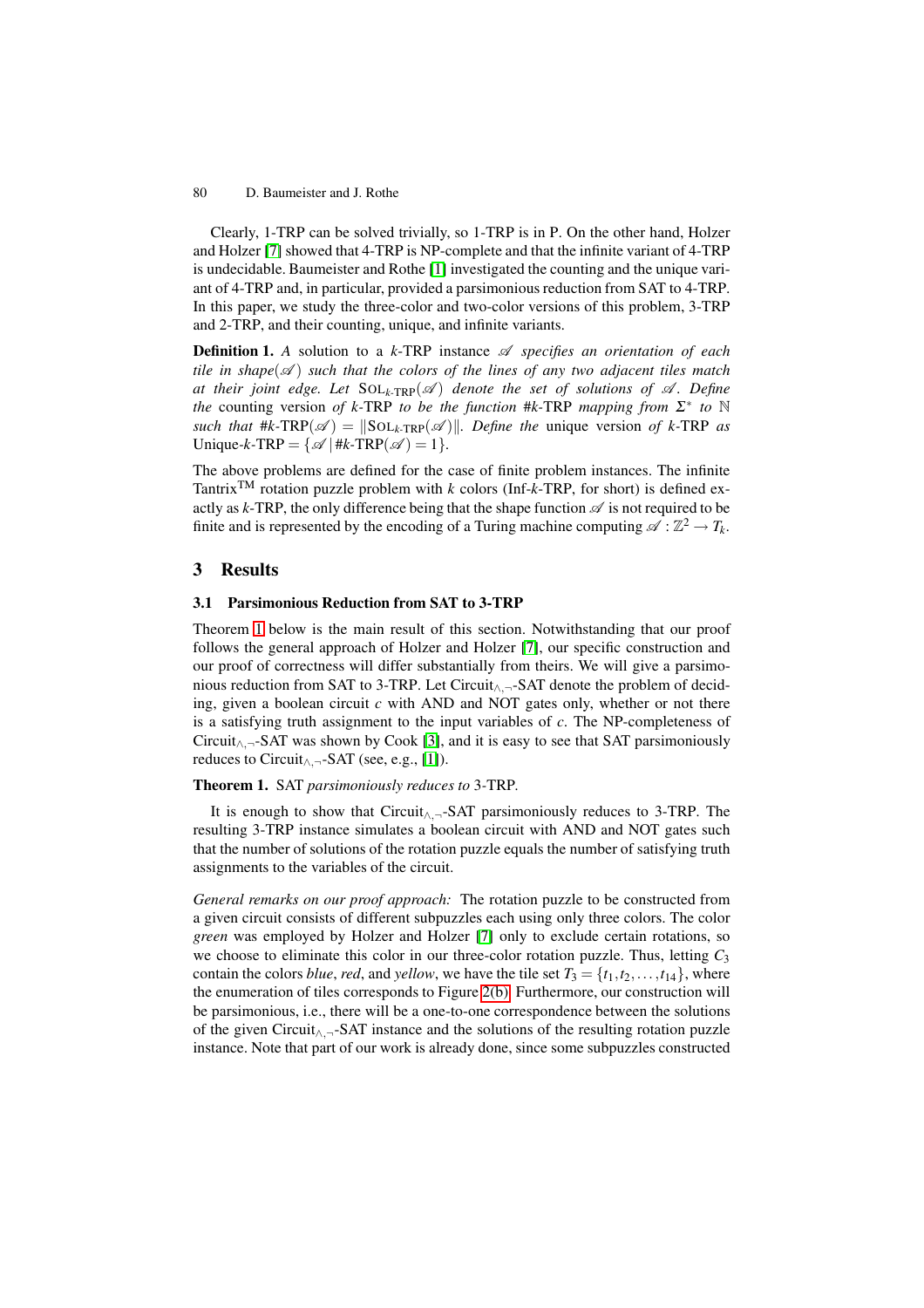in [1] use only three colors and they each have unique solutions. However, the remaining subpuzzles have to be either modified substantially or to be constructed completely differently, and the arguments of why our modified construction is correct differs considerably from previous work [7,1].

[Sin](#page-10-3)ce it is not so easy to exclude undesired rotations without having the color *green* available, it is useful to first analyze the  $14$  tiles in  $T_3$ . In the remainder of this proof, when showing that our construction is correct, our arguments will often be based on which substrings do or do no[t](#page-11-0) [oc](#page-10-3)cur in the color sequences of certain tiles from *T*3. (Note that the full version of this paper [2] has a table that shows which substrings of the form *uv*, where  $u, v \in C_3$ , occur in the color sequence of  $t_i$  in  $T_3$ , and this table may be looked up for convenience.)

Holzer and Holzer [7] consider a boolean circuit *c* on input variables  $x_1, x_2, \ldots, x_n$ as a sequence  $(\alpha_1, \alpha_2, \dots, \alpha_m)$  of comp[uta](#page-10-0)tion steps (or "instructions"), and we adopt this approach here. For the *i*th instruction,  $\alpha_i$ , we have  $\alpha_i = x_i$  if  $1 \le i \le n$ , and if  $n+1 \leq i \leq m$  then we have either  $\alpha_i = \text{NOT}(j)$  or  $\alpha_i = \text{AND}(j,k)$ , where  $j \leq k < i$ . Circuits are evaluated i[n](#page-11-0) the standard way. We will represent the truth value *true* by the color *blue* and the truth value *false* by the color *red* in our rotation puzzle. A technical difficulty in the construction results from the wire crossings that circuits can have. To construct rotation puzzles from *planar* circuits, Holzer and Holzer use McColl's planar "cross-over" circuit with AND and NOT gates to simulate such wire crossings [8], and in particular they employ Goldschlager's log-space transformation from general to planar circuits [5]. For the details of this transformation, we refer to [7].

Holzer and Holzer's original subpuzzles [7] should be compared with those in our construction. To illustrate the differences between our new and these original subp[uz](#page-11-6)zles, modified or inserted tiles in our new subpuzzles presented in this section will always be high[lig](#page-11-7)hted by having a grey background.

*Wire subpuzzles:* Wires of the circuit are si[mu](#page-11-0)lated by the subpuzzles WIRE, MOVE, and COPY. We present only the WIRE here; see [2] for MOVE and COPY.

A vertical wire is represented by a WIRE subpuzzle, which is shown in Figure 3. The original WIRE subpuzzle from [7] does not contain *green* but it does not have a unique solution, while the WIRE subpuzzle from [1] ensures the uniqueness of the solution but is using a tile with a *green* line. In the original [W](#page-10-0)IRE subpuzzle, both tiles, *a* and *b*, have two possible orientations for each input color. Inserting two new tiles at p[osit](#page-6-0)ions *x* and *y* (see Figure 3) makes th[e s](#page-11-0)olution unique. If the input color is *blue*, tile *x* must contain one of the following color-sequen[ce](#page-10-3) substrings for the edges joint with tiles *b* and *a*: ry, rr, yy, or yr. If the input color is *red*, *x* must contain one of these substrings: bb, yb, yy, or by. Tile *t*<sup>12</sup> satisfies the conditions yy and ry for the input color *blue*, and the conditions yb a[nd](#page-6-0) yy for the input color *red*.

The solution must now be fixed with tile *y*. The possible color-sequence substrings of *y* at the edges joint with *a* and *b* are rr and ry for the input color *blue*, and yb and bb for the input color *red*. Tile *t*<sup>13</sup> has exactly one of these sequences for each input color. Thus, the solution for this subpuzzle contains only three colors and is unique.

*Gate subpuzzles:* The boolean gates AND and NOT are represented by the AND and NOT subpuzzles. Both the original four-color NOT subpuzzle from [7] and the modified four-color NOT subpuzzle from [1] use tiles with *green* lines to exclude certain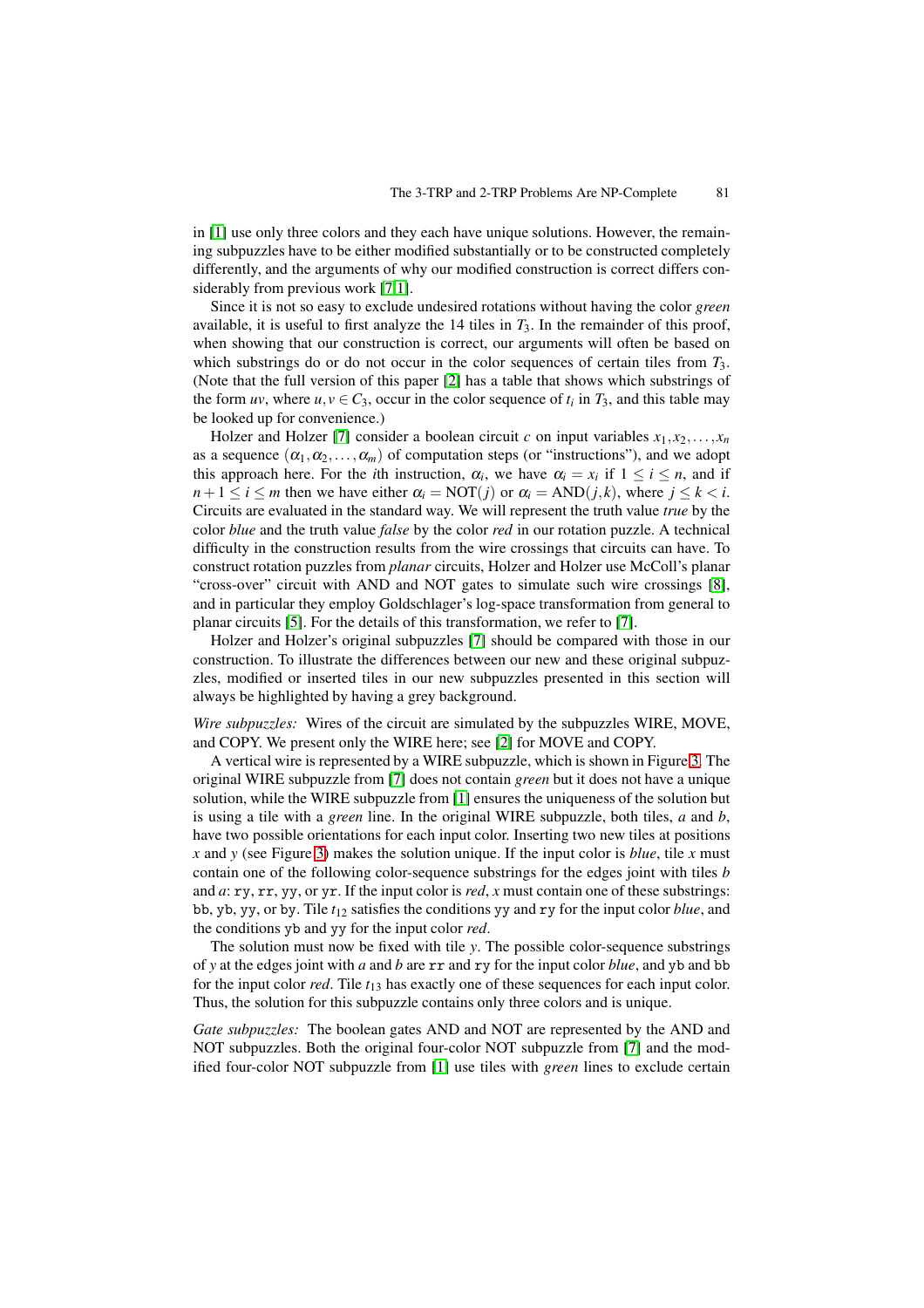

**Fig. 3.** Three-color WIRE subpuzzle

<span id="page-6-0"></span>rotations. Our three-color NOT subpuzzle is shown in Figure 4. Tiles *a*, *b*, *c*, and *d* from the original NOT subpuzzle [7] remain unchanged. Tiles *e*, *f* , and *g* in this original NOT subpuzzle ensure that the output color will be correct, since the joint edge of *e* and *b* is always *red*. So for our new NOT subpuzzle in Figure 4, we have to show that the edge between tiles *x* and *b* is always *red*, and that we have u[niq](#page-6-1)ue solutions for both input colors.

First, let the input color be *blue* and suppose for a contradiction that the joint edge of tiles *b* and *x* were *blue*. Then the joint edge of tiles *b* and *c* [w](#page-6-1)ould be *yellow*. Since  *is a tile of type*  $t_{13}$  *and so does not contain the color-sequence substring bb, the edge* between tiles *c* and *x* must be *yellow*. But then the edges of tile *w* joint with tiles *c* and *x* must both be *blue*. This is not possible, however, because  $w$  (which is of type  $t_{10}$ ) does not contain the color-sequence substring bb. So if the input color is *blue*, the orientation of tile *b* is fixed with *yellow* at the edge of *b* joint with tile *y*, and with *red* at the edges of *b* joint with tiles *c* and *x*. This already ensures that the output color will be *red*, because tiles *c* and *d* behave like a WIRE subpuzzle. Tile *x* does not contain the color-sequence substring br, so the orientation of tile *c* is also fixed with *blue* at the joint edge of tiles *c* and *w*. As a consequence, the joint edge of tiles *w* and *d* is *yellow*, and due to the fact that the joint edge of tiles  $w$  and  $x$  is also *yellow*, the orientation of  $w$  and  $d$  is fixed as well. Regarding tile *a*, the edge joint with tile *y* can be *yellow* or *red*, but tile *x* has *blue* at the edge joint with tile *y*, so the joint edge of tiles *y* and *a* is *yellow*, and the orientation of all tiles is fixed for the input color *blue*. The case of *red* being the input color can be handled analogously.

The most complicated figure is the AND subpuzzle. The original four-color version from [7] uses four tiles with *green* lines and the modified four-color AND subpuzzle



<span id="page-6-1"></span>**Fig. 4.** Three-color NOT subpuzzle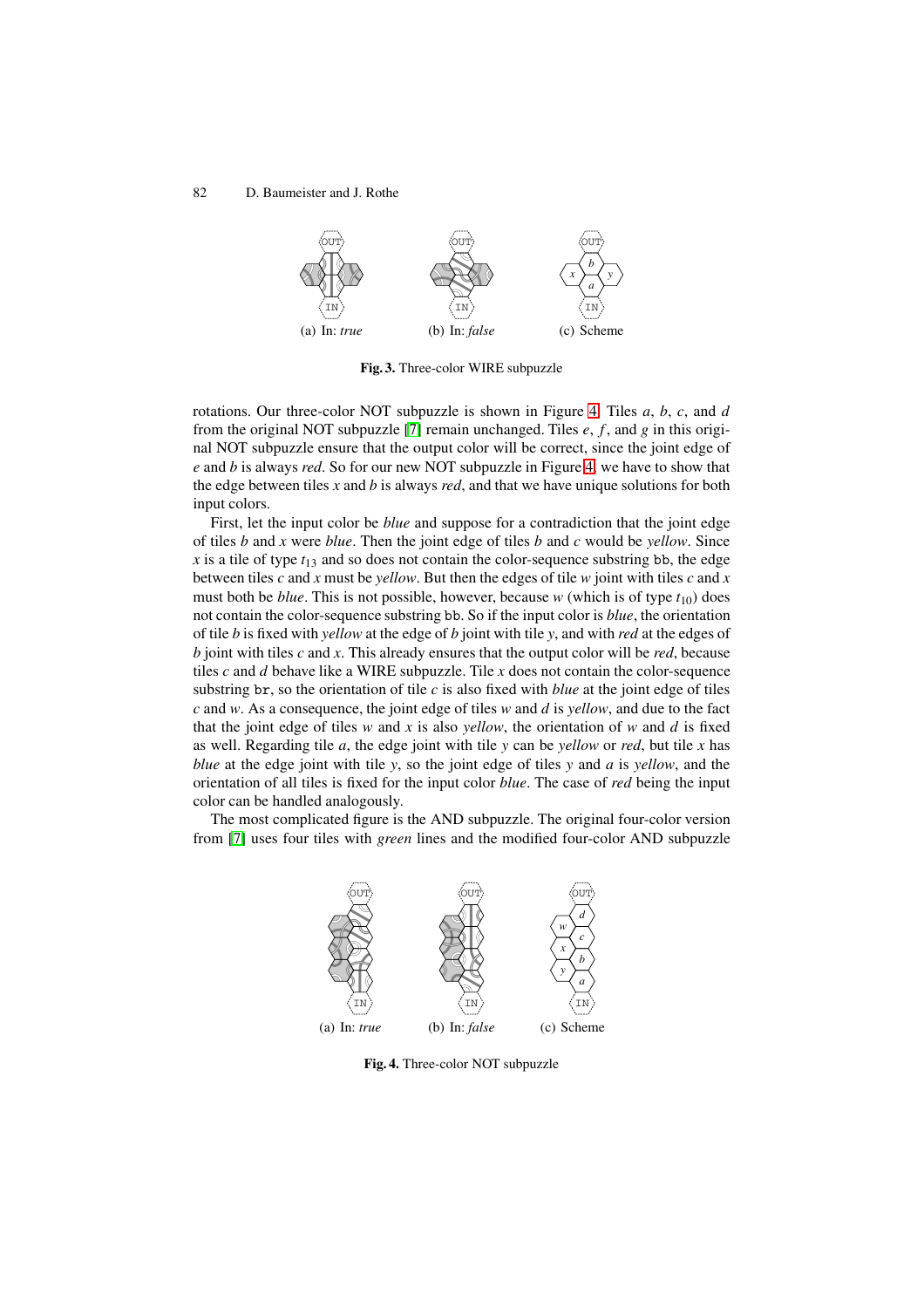<span id="page-7-1"></span>

<span id="page-7-3"></span><span id="page-7-2"></span>**Fig. 5.** Three-color AND subpuzzle

<span id="page-7-4"></span><span id="page-7-0"></span>from [1] uses seven tiles with *green* lines. Figure 5 shows our new AND subpuzzle using only three colors and having unique solutions for all four possible combinations of input colors. To analyze this subpuzzle, we subdivide it into a lower and an upper part. The lower part ends with tile *c* and has four possible solutions (one for each combination of in[put](#page-10-3) colors), while the upper part, which b[egi](#page-7-0)ns with tile *j*, has only two possible solutions (one for each possible output color). The lower part can again be subdivided into three different parts.

The lower left part contains the tiles *a*, *b*, *x*, and *h*. If the input color to this part is *blue* (see Figures 5(a) and 5(b)), the joint edge of tiles *b* and *x* is always *red*, and since tile *x* (which is of type  $t_{11}$ ) does not contain the color-sequence substring  $rr$ , the orientation of tiles *a* and *x* is fixed. The orientation of tiles *b* and *h* is also fixed, since *h* (which is of type  $t_2$ ) does not contain the color-sequence substring by but the color-sequence substring yy [for](#page-7-1) the [edges](#page-7-2) joint with tiles  $b$  and  $x$ . By similar arguments we obtain a unique solution for these tiles if the left input color is *red* (see Figures 5(c) and 5(d)). The connecting edge to the rest of the subpuzzle is the joint edge between tiles *b* and *c*, and tile *b* will have the same color at this edge as the left input color.

Tiles *d*, *e*, *i*, *w*, and *y* form the lower right part. If the input color to this part is *blue* (see Figures 5(a) and 5(c)), the joint edge of tiles *d* and *y* must be *yell[ow](#page-7-3)*, since [tile](#page-7-4) *y* (which is of type *t*9) does not contain the color-sequence substrings rr nor ry for the edges joint with tiles *d* and *e*. Thus the joint edge of tiles *y* and *e* must be *yellow*, since *i* (which is of type  $t_6$ ) does not contain the color-sequence substring bb for the edges joint with tiles *y* [and](#page-7-1) *e*. Thi[s imp](#page-7-3)lies that the tiles *i* and *w* also have a fixed orientation. If the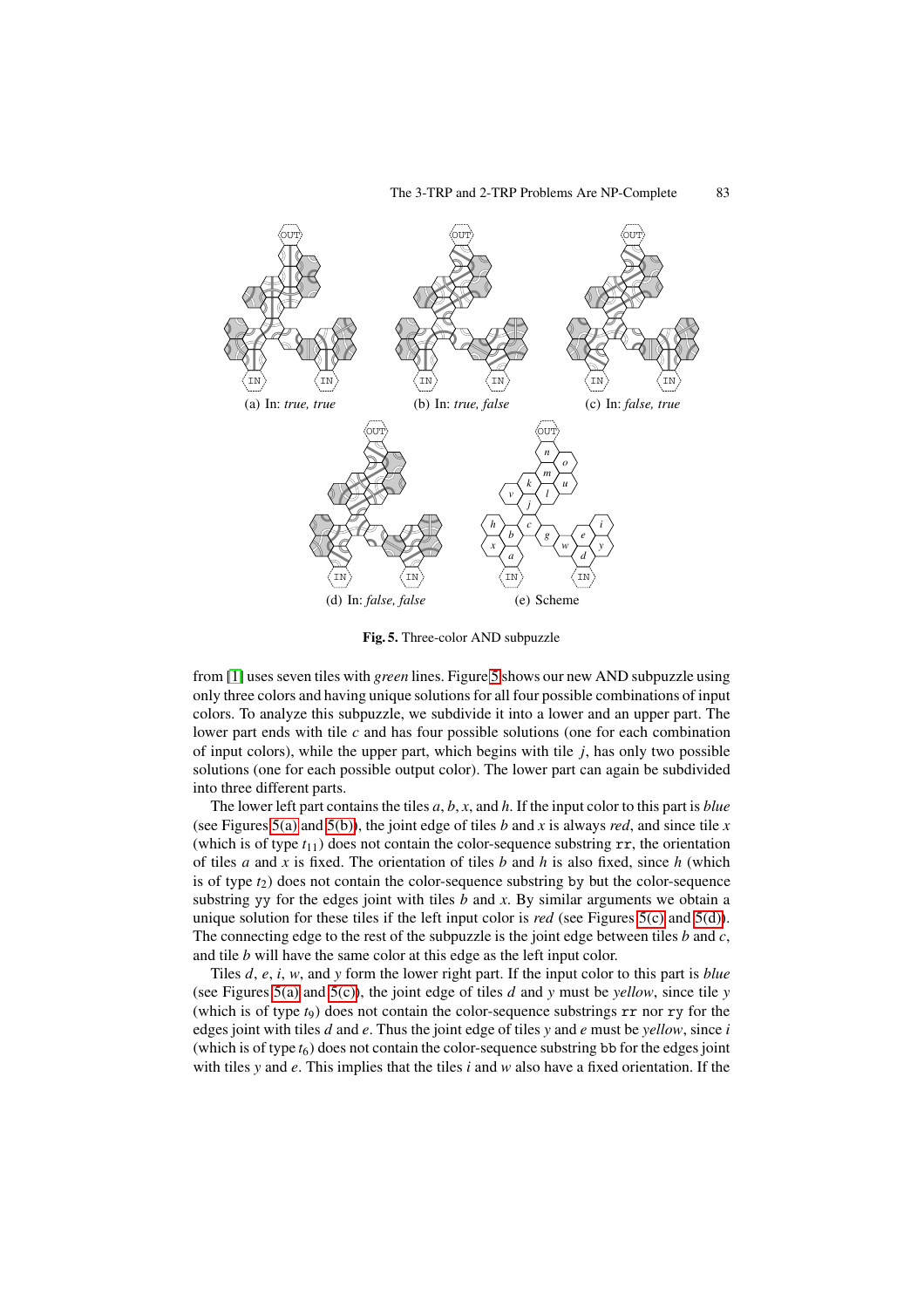#### 84 D. Baumeister and J. Rothe

input color to the lower right part is *red* (see Figures 5(b) and 5(d)), a unique solution is obtained by similar arguments. The connection of the lower right part to the rest of the subpuzzle is the edge between tiles *w* and *g*. If the right input color is *blue*, this edge will also be *blue*, and if the right input color is *red*, this edge will be *yellow*.

The heart of the AND subpuzzle is its lower mid[dle pa](#page-7-2)rt, f[orme](#page-7-4)d by the tiles *c* and *g*. The colors at the joint edge between tiles *b* and *c* and at the joint edge between tiles *w* and *g* determine the orientation of the tiles *c* and *g* uniquely for all four possible combinations of input colors. The output of this part is the color at the edge between *c* and *j*. If both input colors are *blue*, this edge will also be *blue*, and otherwise this edge will always be *yellow*.

The output of the whole AND subpuzzle will be *red* if the edge between *c* and *j* is *yellow*, and if this edge is *blue* then the output of the whole subpuzzle will also be *blue*. If the input color for the upper part is *blue* (see Figure 5(a)), each of the tiles *j*, *k*, *l*, *m*, and *n* has a vertical *blue* line. Note that since the colors *red* and *yellow* are symmetrical in these tiles, we would have several possible solutions without tiles  $o, u$ , and *v*. However, tile *v* (which is of type  $t_9$ ) contains neither  $rr$  nor  $ry$  for the edges joint with tiles *k* and *j*, so the orientation of the tiles *j* thro[ugh](#page-7-1) *n* is fixed, except that tile *n* without tiles *o* and *u* would still have two possible orientations. Tile *u* (which is of type  $t_2$ ) is fixed because of its color-sequence substring yy at the edges joint with  $l$ and *m*, so due to tiles  $\sigma$  and  $\mu$  the only color possible at the edge between *n* and  $\sigma$  is *yellow*, and we have a unique solution. If the input color for the upper part is *yellow* (see Figures  $5(b)$ –(d)), we obtain unique solutions by similar arguments. Hence, this new AND subpuzzle uses only three colors and has unique solutions for each of the four possible combinations of input colors.

*Input and o[utp](#page-7-0)ut subpuzzles:* The input variables of the boolean circuit are represented by the subpuzzle BOOL. Our new three-color BOOL subpuzzle is presented in Figure 6, and since it is completely different from the original four-color BOOL subpuzzle from [7], no tiles are marked here. The subpuzzle in Figure 6 has only two possible solutions, one with the output color *blue* (if the corresponding variable is *true*), and one with the output color *red* (if the corresponding variable is *false*). The original four-color BOO[L s](#page-8-0)ubpuzzle from [7] contains tiles with *green* lines to exclude certain rotations. Our three[-c](#page-11-0)olor BOOL subpuzzle does not contain any *green* l[ine](#page-8-0)s, but it might not be that obvious that there are only two possible solutions, one for each output color. The proof can be found in the full version [2].



<span id="page-8-0"></span>**Fig. 6.** Three-color BOOL subpuzzle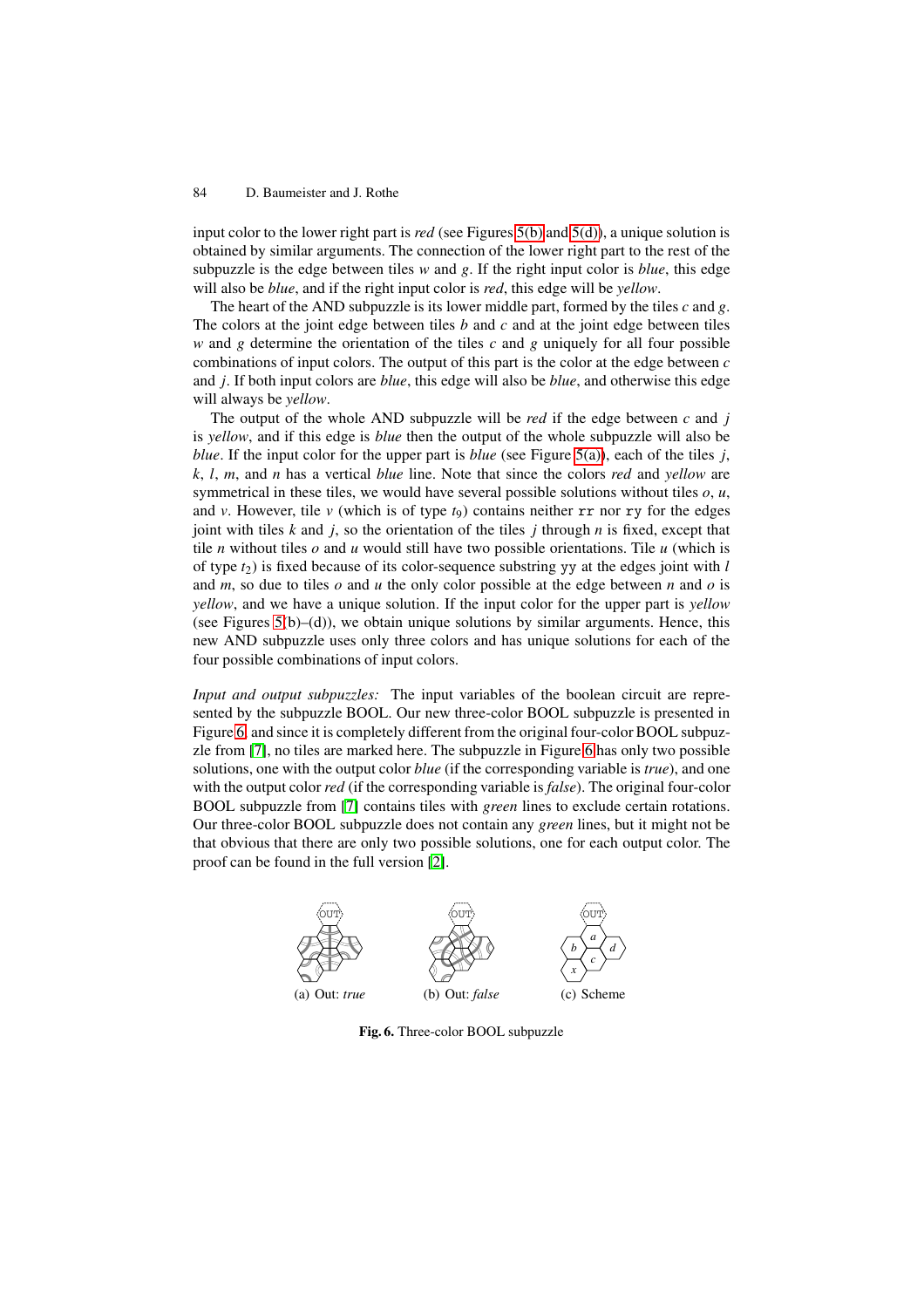

**Fig. 7.** Three-color TEST subpuzzle

<span id="page-9-3"></span>Finally, a subpuzzle is needed to check whether or not the circuit evaluates to *true*. This is achieved by the subpuzzle TEST-true shown in Figure  $7(a)$ . It has only one valid solution, namely that its input color is *blue*. Just like the subpuzzle BOOL, the original four-color TEST-true subpuzzle from [7], which was not modified in [1], uses *green* lines to exclude certain rotations. Again, since the new TEST-true subpuzzle is completely different from the original subpuzzle, no tiles are mar[ked h](#page-9-3)ere. Our argument of why this subpuzzle is correct can be found in the full version [2].

The shapes of the subpuzzles constr[uct](#page-11-0)ed above have changed slightl[y.](#page-10-3) However, by Holzer and Holzer's argument [7] about the minimal horizontal distance between two wires and/or gates being at least four, unintended interactions between the subpuzzles do not occur. This concludes the proof of Theorem 1. ❑

**Corollary 1.** 3*-*TRP *is* NP*-co[mpl](#page-11-0)ete.*

<span id="page-9-2"></span>Since the tile set  $T_3$  is a subset of the tileset  $T_4$ , we have 3-TRP  $\leq_m^p 4$ -TRP. Thus, the hardness results for 3-TRP and its variants proven [in](#page-4-0) this paper immediately are inherited by 4-TRP and its variants, which provides an alternative proof of these hardness results for 4-TRP and its variants established in [7,1]. In particular, Corollary 2 follows from Theorem 1 and Corollary 1.

**Corollary 2 ([7,1]).** 4*-*TRP *is* NP*-complete, via a parsimonious reduction from* SAT*.*

#### **3.2 Parsimo[nio](#page-4-0)us Reductio[n f](#page-9-2)rom SAT to 2-TRP**

In contrast to [th](#page-11-0)[e a](#page-10-3)bove-mentioned fact that  $3$ -TRP  $\leq^p_m 4$ -TRP holds trivially, the reduction 2-TRP  $\leq^p_m 3$ -TRP (which we will show to hold due to both problems being NP-complete, see Corollaries 1 and 3) is not immediatedly straightforward, since the tile set  $T_2$  is not a subset of the tile set  $T_3$  (recall Figure 2 in Section 2). In this section, we study 2-TRP and its variants. Our main result here is Theorem 2 below the proof of which can be found in the full version [2].

**Theorem 2.** SAT *parsimonio[us](#page-9-2)ly re[du](#page-9-0)ces to* 2*-*TRP*.*

**Corollary 3.** 2*-*TRP *is* NP*-complete.*

#### <span id="page-9-1"></span>**3.3 Unique and Infinite Variants of 3-TRP and 2-TRP**

<span id="page-9-0"></span>Parsimonious reductions preserve the number of solutions and, in particular, the uniqueness of solutions. Thus, Theorems 1 and 2 imply Corollary 4 below that also employs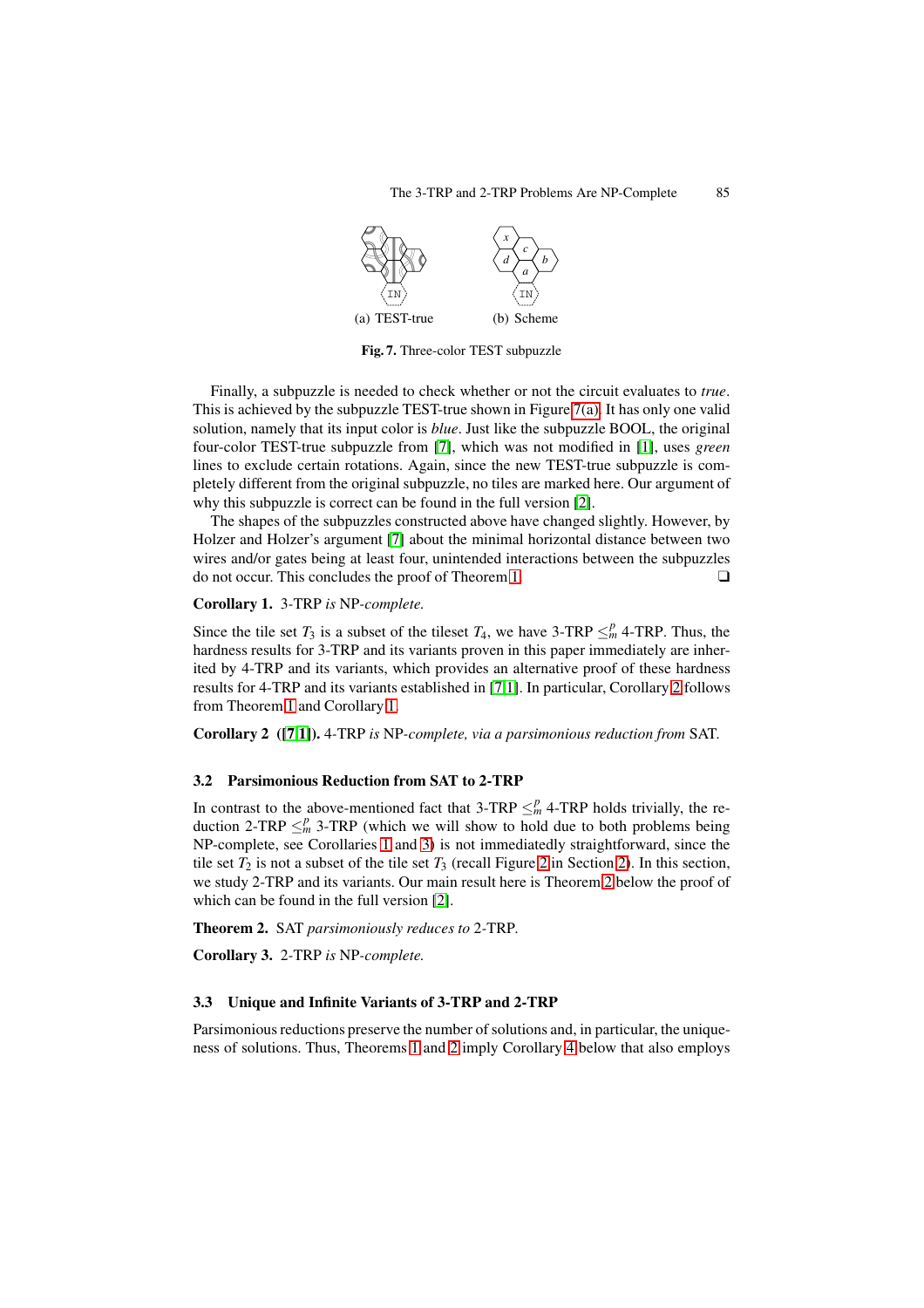86 D. Baumeister and J. Rothe

Valiant and Vazirani's results on the DP-hardness of Unique-SAT under ≤*<sup>p</sup> ran*-reductions (which were defined in Section 2). The proof of Corollary 4 follows the lines of the proof of [1, Theorem 6], which states the analogous result for Unique-4-TRP in place of Unique-3-TRP and Unique-2-TRP.

### **Corollary 4**

- *1.* Uniq[ue](#page-10-3)*-*SAT *parsimoniously reduces to* Unique*-*3*-*TRP *and* Unique*-*2*-*TRP*.*
- 2. Unique-3-TRP *and* Unique-2-TRP *are* DP-*complete under*  $\leq_{ran}^p$ -reductions.

<span id="page-10-1"></span>Holzer and Holzer [7] proved that Inf-4-TRP, the infinite Tantrix<sup>TM</sup> rotation puzzle problem with four colors, is undecidable, via a reduction from (the complement of) the empty-word problem for Turing machines. The proof of Theorem 3 below, which can be found in the full version [2], uses essentially the same argument but is based on our modified three-color [an](#page-11-0)d two-color constructions.

**Theorem 3.** *Both* Inf*-*2*-*TRP *and* Inf*-*3*-*TRP *are undecidable.*

# <span id="page-10-2"></span>**4 Conclusions**

This paper studied the three-color and two-color  $T_{\text{antrix}}^{\text{TM}}$  rotation puzzle problems, 3-TRP and 2-TRP, and their unique and infinite variants. Our main contribution is that both 3-TRP and 2-TRP are NP-complete via a parsimonious reduction from SAT, which in particular solves a question raised by Holzer and Holzer [7]. Since restricting the number of colors to three and two, respectively, drastically reduces the number of Tantrix<sup>TM</sup> tiles available, our constructions as well as our correctness arguments substantially differ from those in [7,1]. Table 1 in Section 1 shows that our results give a complete picture of the complexity of *k*-TRP,  $1 \leq k \leq 4$ . An inte[res](#page-11-0)ting question still remaining open is whether the analogs of *k*-TRP *without holes* still are NP-complete.

**Acknowledgments.** We are gr[ate](#page-11-0)[fu](#page-10-3)l to Ma[rk](#page-1-0)us Holzer [and](#page-0-0) Piotr Faliszewski for inspiring discussions on Tantrix<sup>TM</sup> rotation puzzles, and we thank Thomas Baumeister for his help with writing a program for checking the correctness of our constructions and for producing reasonably small figures. We thank the anonymous LATA 2008 referees for helpful comments, and in particular the referee who let us know that he or she has also written a program for verifying the correctness of our constructions.

## **References**

- 1. Baumeister, D., Rothe, J.: Satisfiability parsimoniously reduces to the Tantrix<sup>TM</sup> rotation puzzle problem. In: Durand-Lose, J., Margenstern, M. (eds.) MCU 2007. LNCS, vol. 4664, pp. 134–145. Springer, Heidelberg (2007)
- <span id="page-10-3"></span>2. Baumeister, D., Rothe, J.: The three-color and two-color  $T_{\text{antrix}}^{\text{TM}}$  rotation puzzle problems are NP-complete via parsimonious reductions. Technical Report cs.CC/0711.1827, ACM Computing Research Repository (CoRR) (November 2007)
- <span id="page-10-4"></span><span id="page-10-0"></span>3. Cook, S.: The complexity of theorem-proving procedures. In: Proceedings of the 3rd ACM Symposium on Theory of Computing, pp. 151–158. ACM Press, New York (1971)